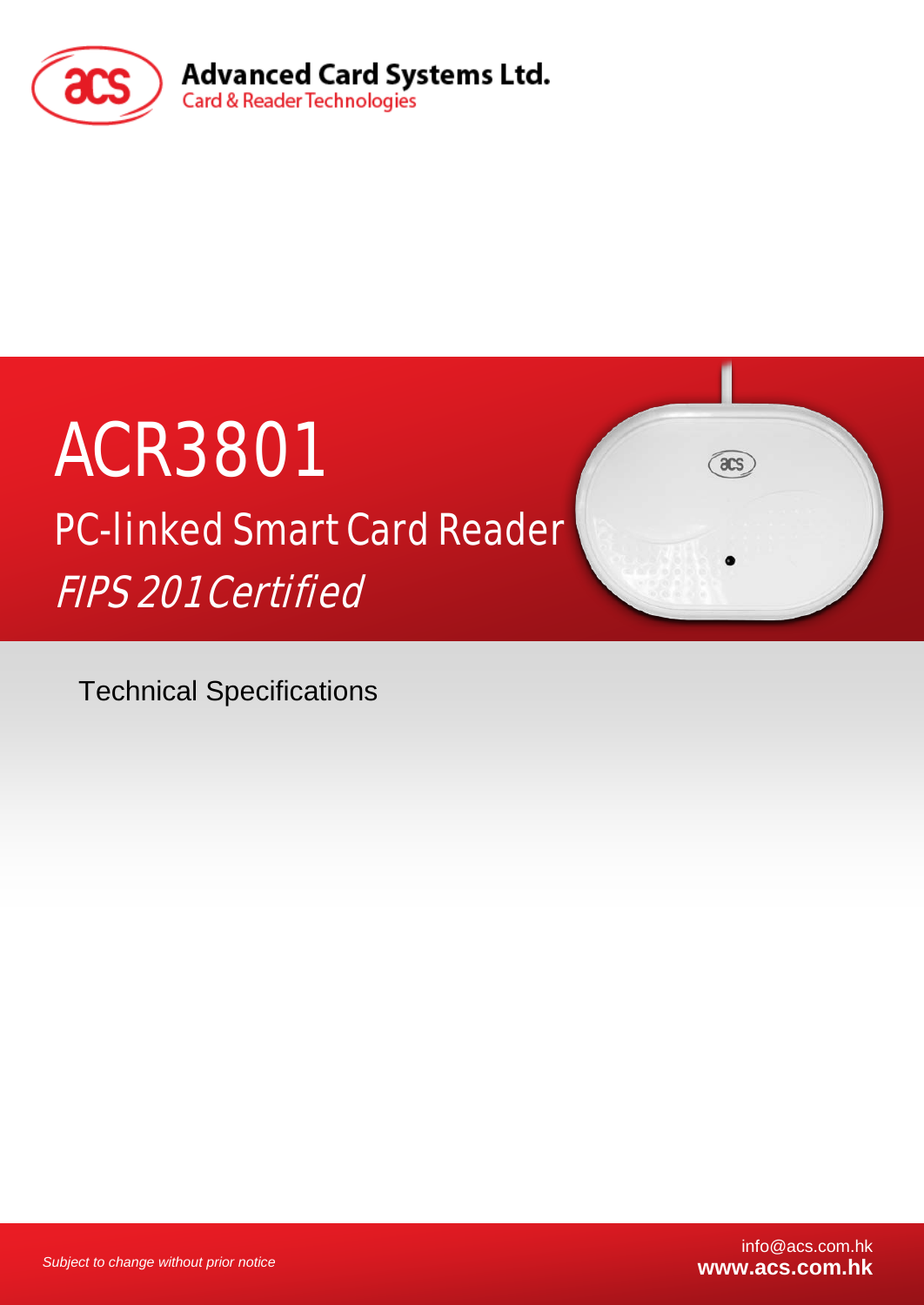

## **Table of Contents**

Page 2 of 7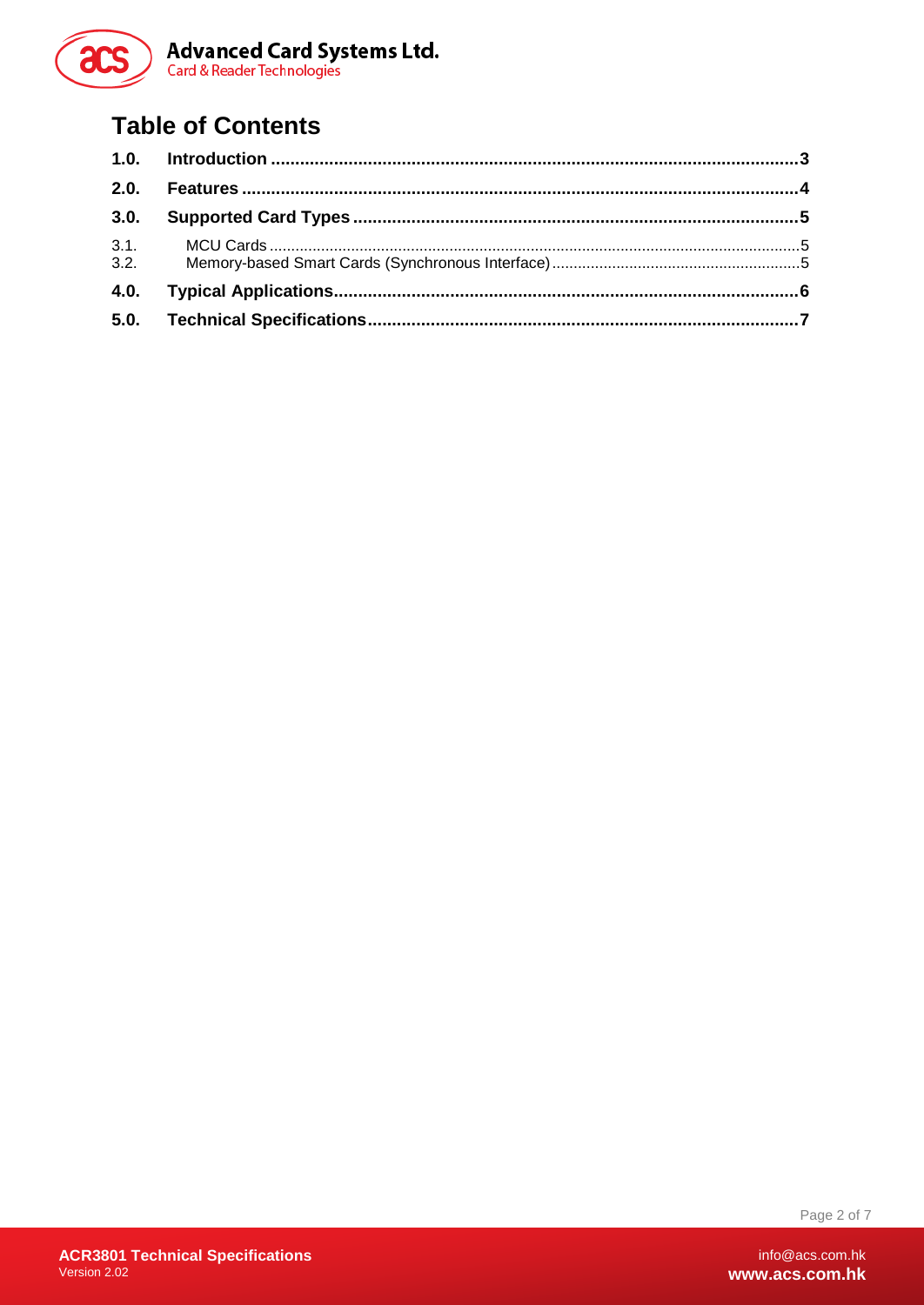

#### <span id="page-2-0"></span>**1.0. Introduction**

Designed specifically for the US market, ACR3801 is an FIPS 201 Certified Contact Smart Card Reader built on the latest technology. It is elegantly designed and is capable of high-speed transactions for smart card solutions.



ACR3801 is a high-performance, secure, and costeffective smart card reader that complies with the industry standards for smart card readers such as ISO 7816 and PC/SC. It follows the CCID standard, which makes the installation easier and uses USB full-speed that is ideal for integration in PC applications and other systems.

The ACR3801 Smart Card Reader supports ISO 7816 Class A, B, and C smart cards (5 V, 3 V, and 1.8 V respectively) and microprocessor cards with the T=0 and T=1 protocol. Also, it supports a wide variety of memory cards in the market, including the Department of Defense Common Access Card (CAC). This makes it ideal for a broad range of solutions such as PIV Application, Physical and Logical Access Control, Digital Signature, Online Banking, and other applications.

In consideration of end-customers' varying usage patterns, ACR3801 was built using light but sturdy materials preventing it from slipping on the table top whenever a card is inserted. With its modern design, this FIPS201-certified device is the perfect smart card reader for your smart card solution.

Page 3 of 7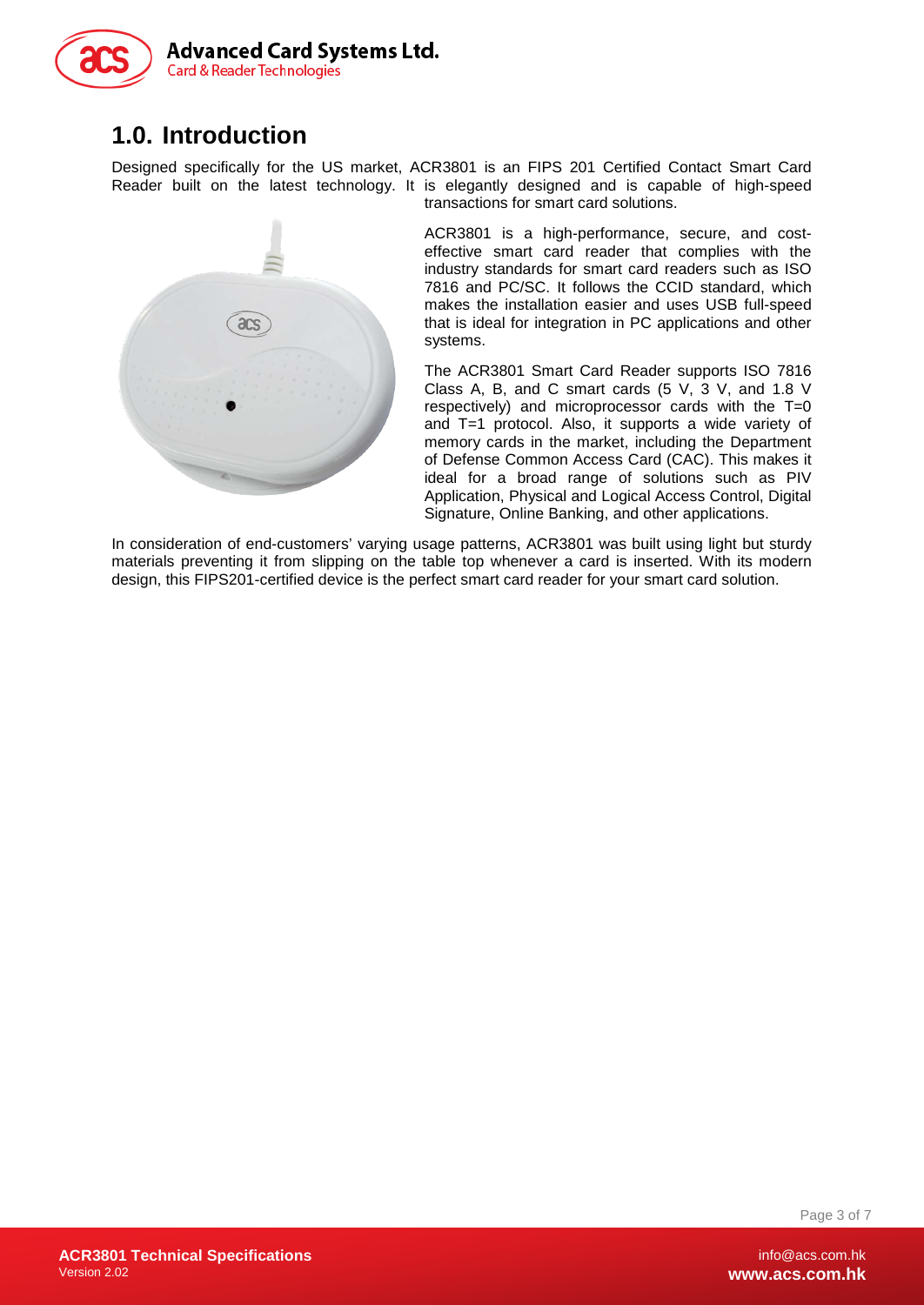

#### <span id="page-3-0"></span>**2.0.Features**

- USB 2.0 Full Speed interface
- Plug-and-Play CCID support brings utmost mobility
- Smart Card Reader:
	- o Supports ISO 7816 Class A, B and C (5V, 3V, 1.8 V) cards
	- o Supports CAC (Common Access Card)
	- o Supports microprocessor cards with T=0 or T=1 protocols
	- o Supports memory cards:
		- **I** I2C bus Protocol Cards (1K bits to 1024K bits)
			- Secure Memory Cards (Atmel AT88SC153 and AT88SC1608)
		- Memory Cards with Secure Logic (AT88SC101/102/103)
	- o Supports SLE 4404/06/18/28/32/36/42, SLE 5518/28/32/36/42, SLE 6636
	- o Supports PPS (Protocol and Parameters Selection)
	- o Features Short Circuit Protection
- Compliant with the following international standards:
	- o FIPS 201
	- o EN 60950/IEC 60950
	- o TAA
	- o PC/SC
	- o CCID
	- o RoHS
	- o CE
	- o FCC
	- o Microsoft WHQL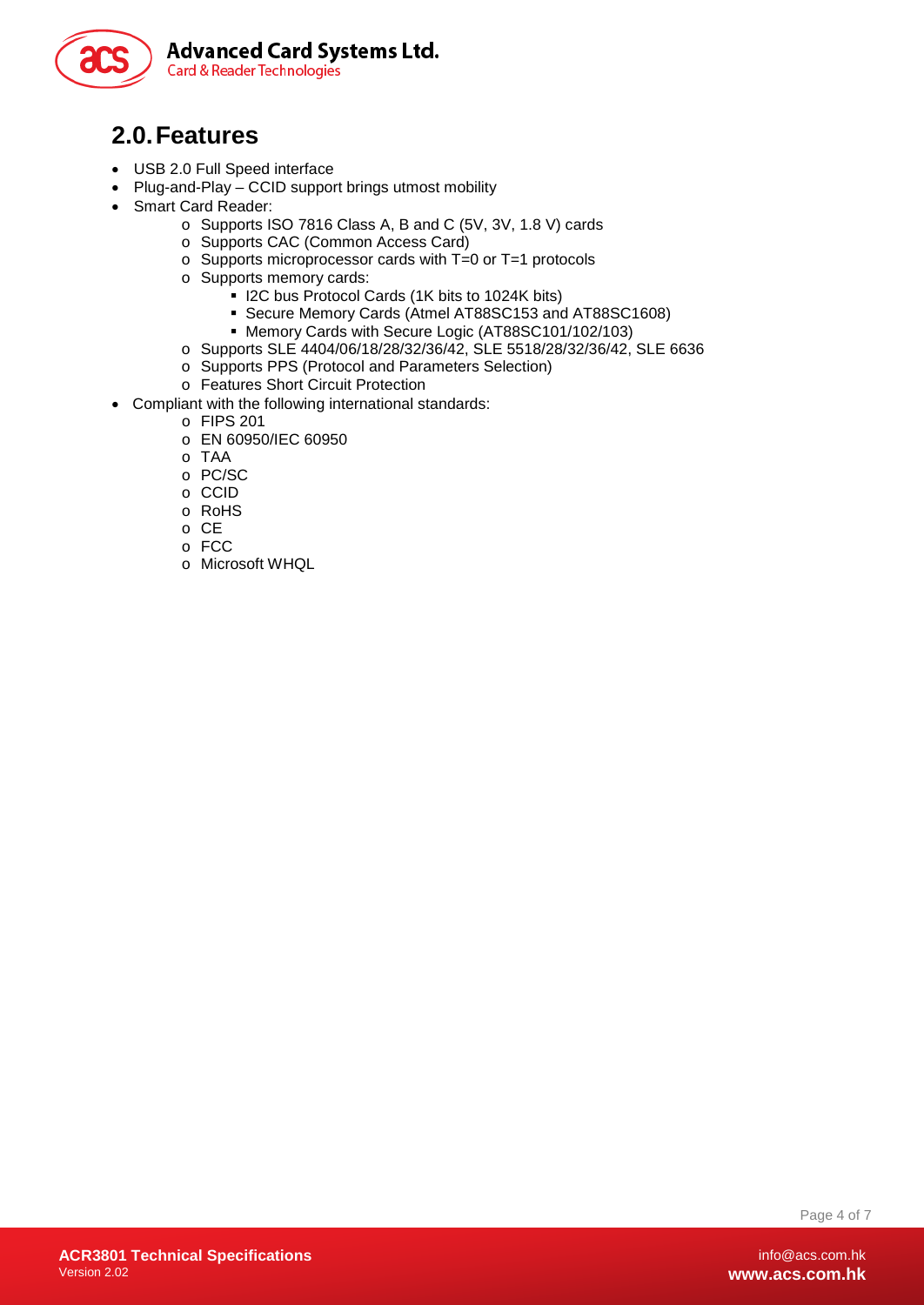

### <span id="page-4-0"></span>**3.0.Supported Card Types**

#### <span id="page-4-1"></span>**3.1. MCU Cards**

The ACR3801 Smart Card Reader works with ISO 7816 MCU cards following either the T=0 or T=1 protocol. It also works with CAC Cards, ideal for US PIV and PKI applications.

#### <span id="page-4-2"></span>**3.2. Memory-based Smart Cards (Synchronous Interface)**

The ACR3801 Smart Card Reader works with several memory-based smart cards such as:

- Cards following the I2Cbus protocol (free memory cards) with maximum 128 bytes page with capability, including:
	- Atmel: AT24C01/02/04/08/16/32/64/128/256/512/1024 SGS-Thomson: ST14C02C/4C Gemplus: GFM1K to 8K
- Cards with secure memory IC with password and authentication, including: Atmel: AT88SC153 and AT88SC1608
- Cards with intelligent 1k bytes EEPROM with write-protect function, including: Infineon: SLE4418, SLE4428, SLE5518 and SLE5528
- Cards with intelligent 256 bytes EEPROM with write-protect function, including: Infineon: SLE4432, SLE4442, SLE5532 and SLE5542
- Cards with '104' type EEPROM non-reloadable token counter cards, including: Infineon: SLE4406, SLE4436, SLE5536 and SLE6636
- Cards with Intelligent 416-Bit EEPROM with internal PIN check, including: Infineon: SLE4404
- Cards with Security Logic with Application Zone(s), including: Atmel: AT88SC101, AT88SC102, AT88SC1003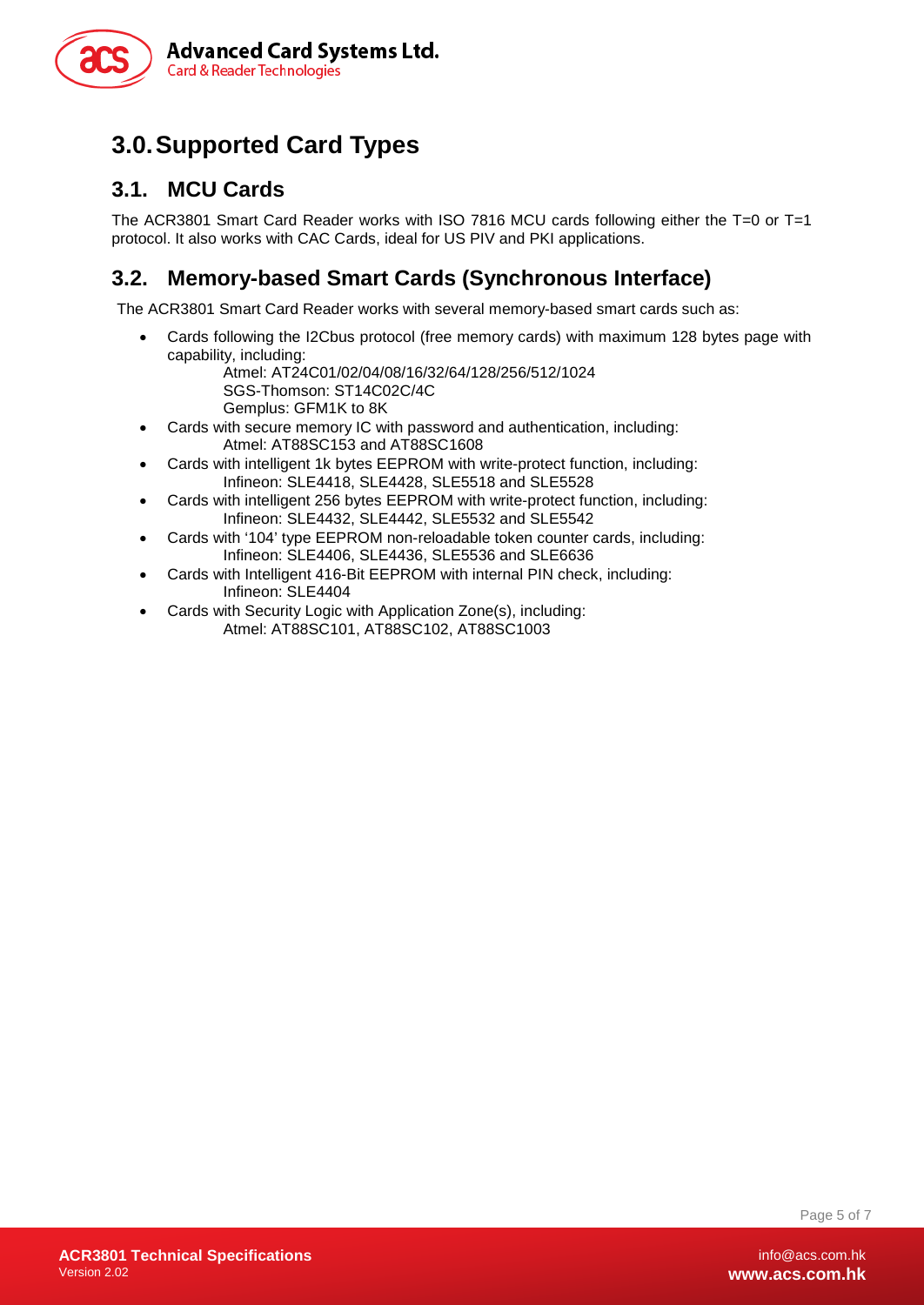

## <span id="page-5-0"></span>**4.0.Typical Applications**

- e-Government
- e-Banking and e-Payment
- e-Healthcare
- Public Key Infrastructure
- Network Security
- Access Control
- Loyalty Program

Page 6 of 7